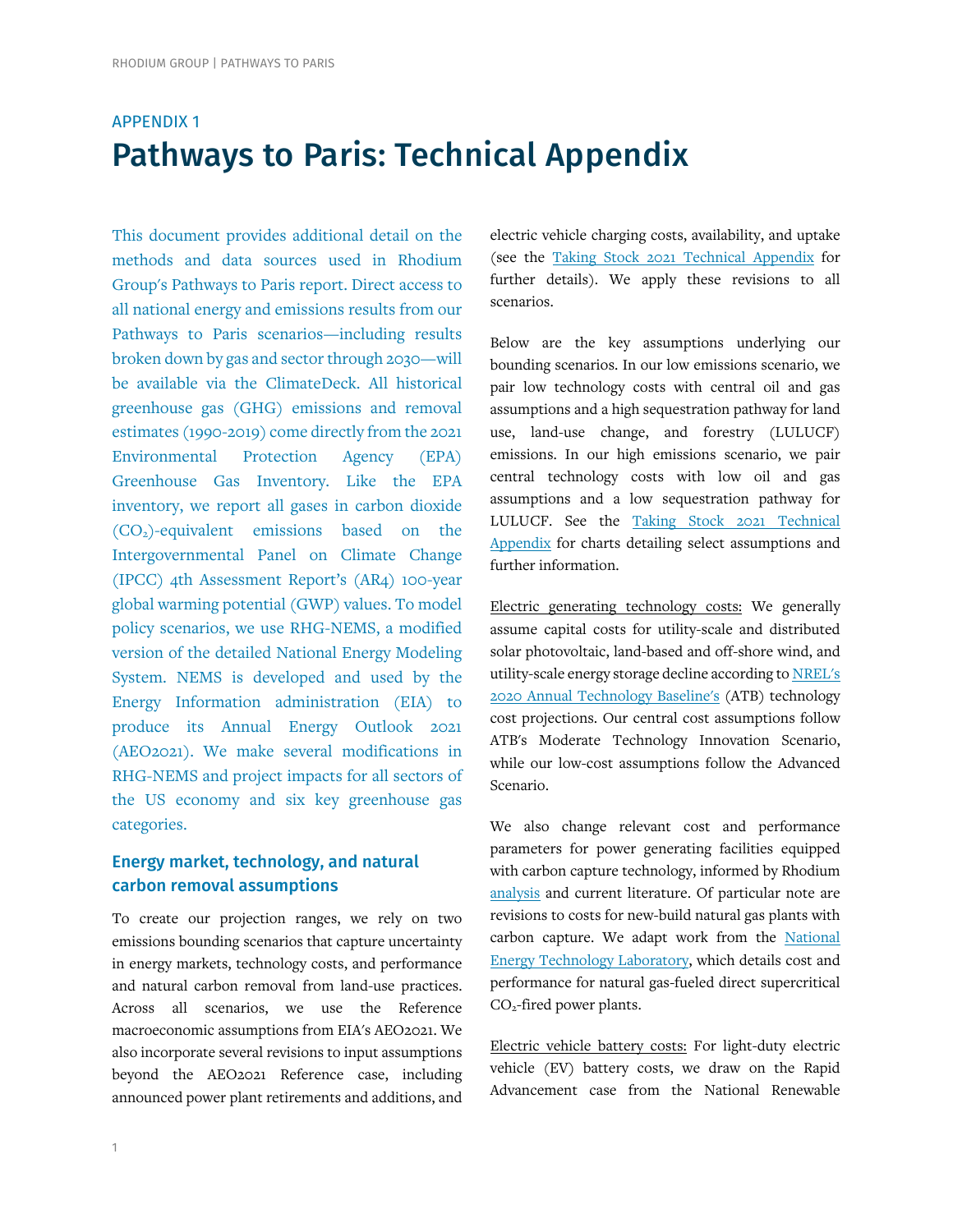Energy Laboratory's (NREL) [Electrification Futures](https://www.nrel.gov/docs/fy18osti/70485.pdf)  [Study](https://www.nrel.gov/docs/fy18osti/70485.pdf) (EFS) for our central costs an[d BNEF projections](https://about.bnef.com/new-energy-outlook/) for our low costs. We assume battery costs for the suite of light-duty EV technologies modeled in NEMS match these reduction pathways, though each starts at a different current price.<sup>[1](#page-1-0)</sup>

Natural gas and oil resource and prices: For our central cost assumptions, we use oil and natural gas resources and prices reflected in the AEO2021 reference case. In this case, natural gas averages \$3.05/MMBtu through 2030 at Henry Hub, and Brent crude rises from \$45/barrel in 2021 to \$72/barrel in 2030. We use the oil natural gas resource and prices reflected in the AEO2021 high oil and gas supply side case for our lowcost assumptions. The resulting average natural gas price is \$2.60/MMBtu through 2030, and Brent crude reaches \$63 per barrel in 2030.

Industrial carbon capture costs: Rhodium has developed the [Industrial Carbon Abatement Platform](https://rhg.com/research/industrial-carbon-capture/) (ICAP) to assess technology deployment and emissions abatement potential in the industrial sector under a variety of scenarios. Using ICAP, we project future carbon capture retrofits at existing industrial facilities under low and central CCS cost assumptions. ICAP is integrated with the rest of RHG-NEMS such that industrial facilities see dynamic energy costs and expected revenue from CO<sub>2</sub> sales.

LULUCF: We use the 2021 EPA GHG inventory for historical LULUCF emissions and rely on the [US 2016](https://unfccc.int/files/national_reports/biennial_reports_and_iar/submitted_biennial_reports/application/pdf/2016_second_biennial_report_of_the_united_states_.pdf)  [Second Biennial Report](https://unfccc.int/files/national_reports/biennial_reports_and_iar/submitted_biennial_reports/application/pdf/2016_second_biennial_report_of_the_united_states_.pdf) to project baseline LULUCF

emissions. The 2016 report is the latest nationwide projection from a federal agency, though US EPA and USDA Forest Service are reportedly in the process of updating projections. In the meantime, recent data suggests that the carbon stocks in western states are declining faster than models have previously predicted due to drought, insects and disease infestation, and wildfire. [2](#page-1-1) Furthermore, land-use change trends continue to result in a net decline in carbon stocks across the land base. Consequently, while there is scientific consensus that the LULUCF sector will remain a net sink of carbon through 2030 and onward, there is debate about whether that sink will grow or shrink over time with no major interventions in land management or change in land use trends.[3](#page-1-2)

Our baseline range of LULUCF emissions reflects this uncertainty. For our high sequestration pathway, we use the high sequestration scenario from the 2016 Biennial Report, calibrated to align with the EPA's 2021 inventory. This results in essentially flat LULUCF emissions at the 2005 level. For our low sequestration pathway, we use the low sequestration scenario from the 2016 Biennial Report, which assumes a decline in the size of the carbon sink over time.

### Federal and subnational policy assumptions

Our baseline scenarios include emission reductions from all existing federal and state policies "on the books" as of May 2021. We include only policies that have been finalized and adopted. We do not include aspirational goals or economy-wide targets that have

<span id="page-1-0"></span><sup>&</sup>lt;sup>1</sup> EV technologies modeled in NEMS include EV100- and 200-mile range, plug-in hybrid 10 and 40-mile range, diesel hybrid, fuel cell methanol, fuel cell hydrogen, and gasoline hybrid.

<span id="page-1-1"></span><sup>2</sup> Domke, G. *et. al.* Greenhouse Gas Emissions and Removals from Forest Land, Woodlands, and Urban Trees in the United States, 1990- 2018. Resource Update FS-227. Madison, WI: US Department of Agriculture, Forest Service, Northern Research Station. 2020. Available online[: https://www.fs.fed.us/nrs/pubs/ru/ru\\_fs227.pdf.](https://www.fs.fed.us/nrs/pubs/ru/ru_fs227.pdf)

Wear, D. and Coulston, J. From sink to source: Regional variation in US forest carbon futures. Nature Scientific Reports. 12 Nov. 2015. Coffield, S. *et. al.* Climate‐Driven Limits to Future Carbon Storage in California's Wildland Ecosystems. *AGU Advances*, 2021; 2 (3)

<span id="page-1-2"></span><sup>3</sup> Tian, X. *et. al*. Will US Forests Continue to Be a Carbon Sink? Land Economics Feb. 2018. 94 (1): 97-113.

Wear, D. and Coulston, J. From sink to source: Regional variation in US forest carbon futures. Scientific Reports. 12 Nov. 2015.

Baker, J. *et. al.* "Economic Analysis of Greenhouse Gas Mitigation Potential in the US Forest Sector." RTI Press. 2017. Available online: [https://doi.org/10.3768/rtipress.2017.pb.0011.1708.](https://doi.org/10.3768/rtipress.2017.pb.0011.1708)

Jones, J. *et. al*. "Importance of Cross-Sector Interactions When Projecting Forest Carbon across Alternative Socioeconomic Futures." *Journal of Forest Economics* 34 (3–4): 205–31. 2019.

Wade, C. *et. al.* "Projecting the Impact of Socioeconomic and Policy Factors on Greenhouse Gas Emissions and Carbon Sequestration in US Forestry and Agriculture." In press.

Coffield, S. *et. al.* Climate‐Driven Limits to Future Carbon Storage in California's Wildland Ecosystems. *AGU Advances*, 2021; 2 (3)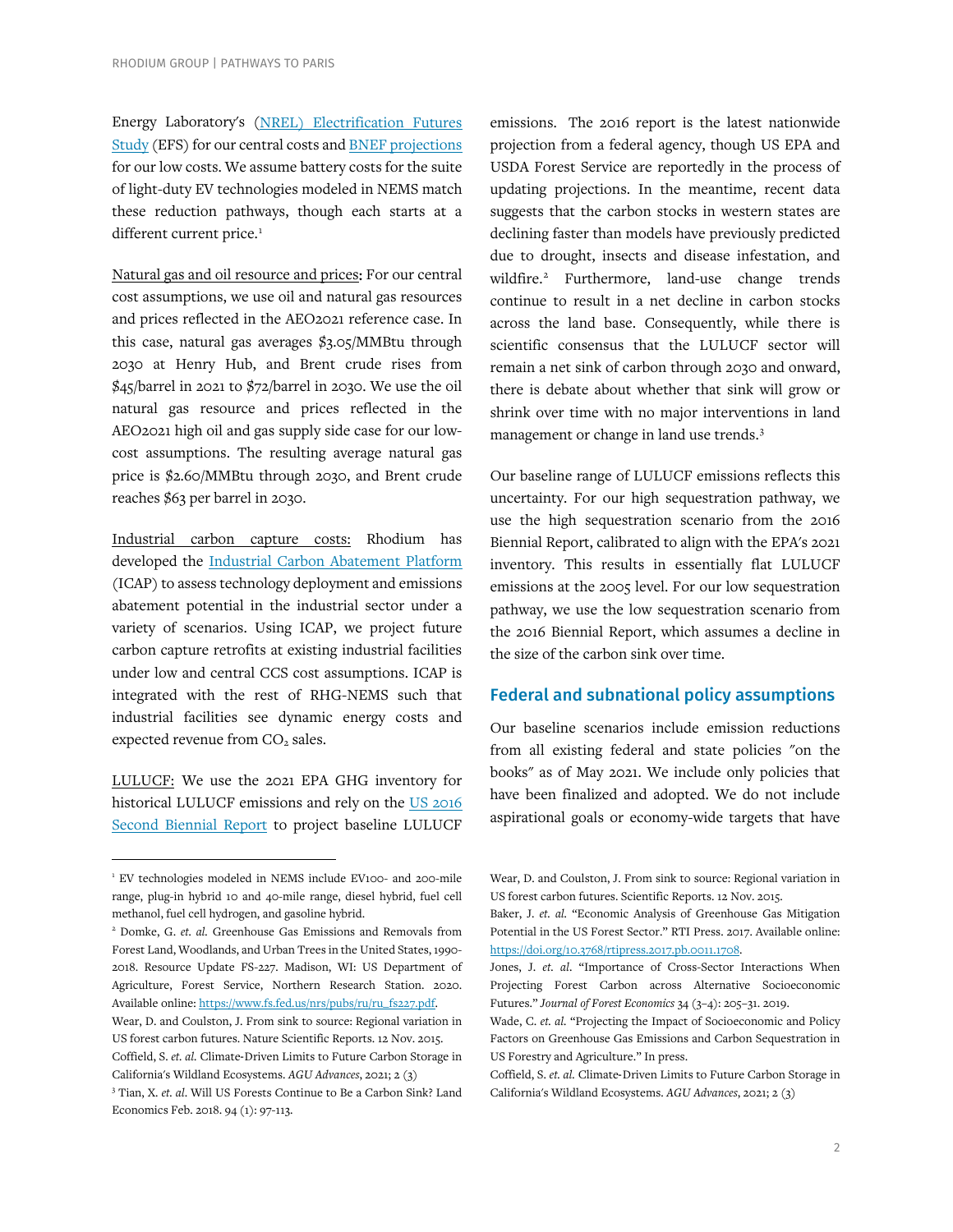not been solidified in specific, actionable policy, nor do we explicitly include specific city-level or corporate commitments. See the [Taking Stock 2021 Technical](https://www.rhg.com/wp-content/uploads/2021/07/Taking-Stock-2021-Technical-Appendix.pdf)  [Appendix](https://www.rhg.com/wp-content/uploads/2021/07/Taking-Stock-2021-Technical-Appendix.pdf) for a detailed description of policies captured in our baselines.

In our Joint Action scenarios, we model a suite of additional policies executed through Congress, the executive branch, and subnational actors:

Congressional action: As discussed in the report, we model key components of the bipartisan infrastructure bill and the budget reconciliation bill currently under consideration in Congress. See Table 1 for the complete set of policies.

Federal regulatory action: We model a set of federal regulatory pathways that rely on authorities that have been used previously to cut emissions or energy use. Furthermore, these authorities target large sources of emissions or opportunities for substantial carbon removal. See Table 2 for the complete set of policies.

Subnational action: We model actions that leading states, defined as the 25 [US Climate Alliance](https://www.usclimatealliance.org/) states, and corporate climate leaders can take to deliver earlier and greater emissions reductions than their current targets. We focus on actions that states have implemented under existing authorities and expand them across all leading states. We also accelerate key corporate clean energy targets. See Table 3 for the complete set of policies.

### Six-gas projections

#### Emissions Adjustments and Offline Projections

Projected CO<sub>2</sub> emissions from all energy use in RHG-NEMS are inconsistent with EPA's accounting conventions for  $CO<sub>2</sub>$  from fossil-fuel combustion in its GHG inventory. We adjust international bunker fuels, industrial non-energy use of fuels (feedstocks), and transportation non-energy use of fuels (largely lubricants) to correct this discrepancy. RHG-NEMS does not provide projections of some non-fossil fuel consumption  $CO<sub>2</sub>$  emissions and non- $CO<sub>2</sub>$  emissions. For these inventory categories, we extrapolate

historical trends from EPA's latest GHG inventory or scale data based on appropriate outputs from RHG-NEMS where possible. See the [Taking Stock 2021](https://www.rhg.com/wp-content/uploads/2021/07/Taking-Stock-2021-Technical-Appendix.pdf)  [Technical Appendix](https://www.rhg.com/wp-content/uploads/2021/07/Taking-Stock-2021-Technical-Appendix.pdf) for more information.

### Land use emissions and carbon removal

Within our carbon removal analysis, we estimate technological carbon removal impacts using ICAP, as discussed above. For the remainder of this section, we focus on our natural carbon removal, or LULUCF< analysis.

Our LULUCF sector analysis estimates the GHG mitigation potential of select land restoration and management practices across forests, agricultural lands, and urban areas. It examines the subset of these practices or pathways (also known as natural climate solutions or NCS) that are expected to be implemented through policy and budget changes under the Biden administration and the  $117<sup>th</sup>$  Congress. This analysis is not exhaustive of all the proposed or expected policies related to land use, conservation, management, and restoration. Rather, it focuses on those with an estimable link to GHG mitigation at the national scale and a pathway to implementation. We find that the combination of modeled congressional and executive action results in increasing land sequestration by 336 mmtCO<sub>2</sub>e in 2030. Reforestation contributes most of this sequestration (41%), followed by agricultural conservation practices (31%). Conservation cover, which is comprised of a suite of restoration activities, comprises the remaining 28%. Below, we discuss key assumptions underlying our estimates of carbon removal policy impact on LULUCF emissions.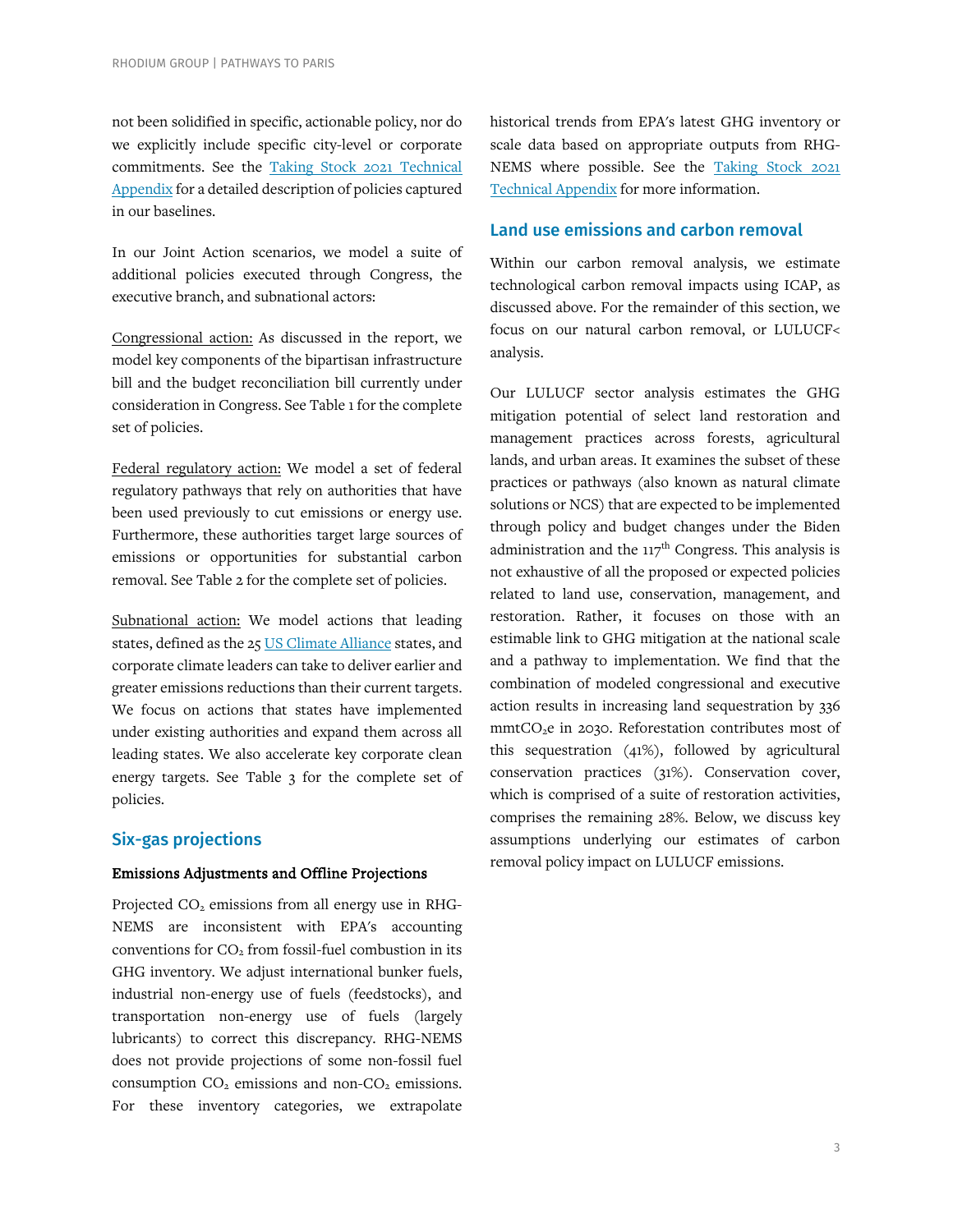#### FIGURE 1.1

Natural climate solution pathway impacts, 2030

Percent of total LULUCF sequestration due to policy



#### Congressional action

We have estimated the net negative emissions potential of increased, beyond-baseline funding to select federal programs that support reforestation and restoration of public and private lands and private agricultural land management. The carbon removal programs and budget allocations listed in Table 1 would increase net flux by -159 mmt $CO<sub>2</sub>e$  in 2030. The NCS pathways listed in Table 1 represent only a fraction of beyond-baseline federal funding for land conservation, management, and restoration that is currently in play in Congress. The budget allocations in Table 1 also represent only those funds that we estimate to directly result in carbon removal, i.e., only those funds that will directly implement reforestation, urban tree planting and maintenance, and agricultural conservation practices. As a result, dollar amounts listed in Table 1 differ from proposed allocations for each program. Other expenditures may also impact carbon sequestration on policy-relevant timescales, but we omitted them from this simplified analysis. These estimates also do not include proposed funding for ecological restoration and wildfire risk reductions in the Bipartisan Infrastructure Framework or programs for private lands conservation and carbon-focused improved forest management in the budget reconciliation. This analysis assumes that all budget allocations from 2030 will supplement, not supplant, existing and expected future budget allocations, including programs that receive budget allocations through the Farm Bill.

#### Reforestation

The reforestation assessment relies on implementation cost and carbon accumulation data from the literature below. Implementation costs for the non-urban reforestation programs listed in Table 1 use the national average cost per acre of \$511/acre from Fargione *et al.* 2021 across all non-urban land ownerships and implementing agencies.[4](#page-3-0) The acre-based carbon accumulation coefficients for non-urban reforestation are national averages from Cook-Patton *et al.* 2020 and the Reforestation Hub and are landowner-type specific.<sup>[5](#page-3-1)</sup> For example, reforestation funded through the REPLANT Act uses the carbon accumulation rate specific to USDA Forest Service (USFS)-owned lands  $(1.2 \text{ mtCO}_2e/ \text{acre/year})$  because that spending will go to implementation on USFS land. This assessment assumes that trees accumulate carbon in the year they are planted as well as future years. For this reason, annual carbon accumulation estimates are based on the current and previous years' acres planting, starting in 2022. The implementation cost assumptions for urban forestry uses the inflation-adjusted cost identified in Kroeger *et al.* 2015 (\$45.50/tree for year-one planting and maintenance) and a national tree-based carbon accumulation rate derived from the Reforestation Hub's data (0.005  $\text{mtCO}_2$ e/tree/year).<sup>[6](#page-3-0)</sup> Therefore, the negative emissions estimates are national averages, regionally weighted based on land ownership, implementation opportunity, and, in some cases, co-

<span id="page-3-0"></span><sup>4</sup> Fargione *et. al*. Challenges to the Reforestation Pipeline in the United States. Frontiers in Forests and Global Change. 04 February 2021.

<span id="page-3-1"></span><sup>5</sup> Reforestation Hub and supplemental data. Available online: [https://www.reforestationhub.org/.](https://www.reforestationhub.org/) 

Cook-Patton, S. *et. al.* Lower cost and more feasible options to restore forest cover in the contiguous United States for climate mitigation. One Earth 3, 739-752. 18 December 2020.

<sup>6</sup> Kroeger *et. al.* Where the people are: Current trends and future potential targeted investments in urban trees for PM10 and temperature mitigation in 27 US Cities. Supplementary information. Landscape and Urban Planning 177 (2018) 277-240. 26 May 2018. Reforestation Hub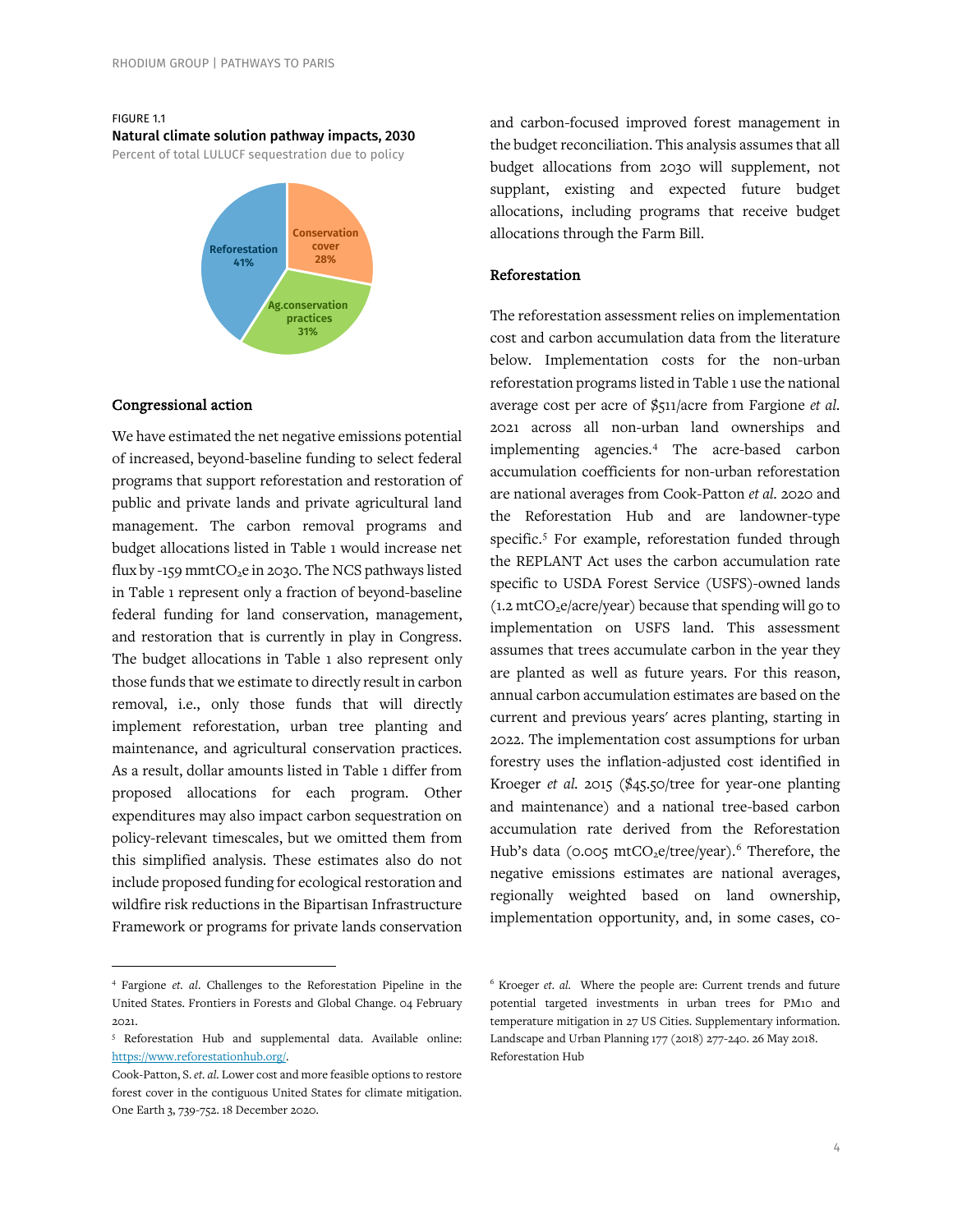benefits. Additional assumptions for reforestation expenditures:

REPLANT Act: The Repairing Existing Public Land by Adding Necessary Trees (REPLANT) Act (H.R. 2049/S. 866) would remove the \$30M annual spending cap from the Reforestation Trust Fund. This would allow the entire annual Fund amount, which averages \$123M annually, to be spent on public lands reforestation. The REPLANT Act has been incorporated into the Infrastructure Investment and Jobs Act. Our analysis assumes an additional \$90M/year is added to the Trust Fund and that these funds are spent on the reforestation and restocking of Forest Service lands, as stipulated by Reforestation Trust Fund requirements.

Infrastructure Investment and Jobs Act: This analysis includes two line-item budget allocations for post-fire rehabilitation that represent increases over current funding levels, one to USFS (\$45M/year) and one to the Department of Interior (DOI) (\$45M/year). In the legislative text, these allocations would remain in place for five years, but we assume this level of supplemental funding extends through 2030. We further assume that a portion of these funds is spent on the reforestation and restocking of federally owned and tribal lands, as permitted under existing programs at USFS and DOI.[7](#page-4-0) Specifically, given the breadth of activities funded under those programs, this analysis assumes that 25% of each (\$11.25M/year) will be spent on reforestation.

Reforestation additions in Reconciliation: The proposed reconciliation budget includes a suite of investments for forest restoration, climate resilience, and carbon sequestration on non-federal forestlands. This includes four, ten-year allocations of \$250M each to climate mitigation and forest resilience programs that can be expected to yield carbon sequestration benefits from reforestation. We assume that 75% of funds are spent on private lands reforestation annually, 2022-2031, with the remainder spent on activities not included in our model. The proposal also includes a 10 year allocation of \$500M for payments to private forestland owners who implement practices to increase carbon sequestration. Of this, we assume 25% annually goes to reforestation.[8](#page-4-1) Finally, the proposal includes a 10-year, \$9B allocation for forest restoration and resilience on non-federal lands. We assume 25% annually is spent on reforestation. We use the Reforestation Hub data's average annual carbon accumulation rate for non-federal lands that have ecosystem service benefits (wildlife corridor, floodplain, post-burn rehab, stream buffers) of 2.415 mtCO2e/acre/year, multiplied by the total annual reforestation acreage across these programs.

Civilian Climate Corps: The Natural Resources and Agriculture committees have proposed allocations to a Civilian Climate Corps (CCC). The House Natural Resources Committee called for a ten-year allocation of \$3B, with another \$500M for a Tribal CCC. We assume that 20% will be spent on reforestation annually, as the CCC will be tasked with a wide range of duties. Agriculture is calling for a ten-year, \$2.25B allocation to CCC for work on National Forest System lands, and a ten-year, \$2.25B allocation to CCC for non-Federal lands. We assume higher percentages of spending on reforestation for programs through Agriculture, given the focus on forest restoration and reforestation. We assume 50% of CCC funds for National Forest System lands goes to reforestation. We also assume that onethird of CCC funds for non-federal lands are used for reforestation of rural forests and one-third on urban reforestation. We use the landowner-specific carbon accumulation rates from Reforestation Hub data for rural forests, and the urban forest carbon accumulation rate of 0.005 mtCO<sub>2</sub>e/tree/year for urban tree planting.

Urban Forests: New funding for expansion and management of urban forests is included in proposed

<span id="page-4-0"></span><sup>7</sup> This analysis assumes that the funds would flow through the Burned Area Rehabilitation Program at DOI and to burned area recovery activities at USFS.

<span id="page-4-1"></span><sup>&</sup>lt;sup>8</sup> The remainder of the grant funds would, presumably, go to changes in forest management that improve carbon sequestration rates. These

carbon removal benefits are not included in this model, due to uncertainties as to the regional distribution of grant funds and the associated GHG mitigation benefits.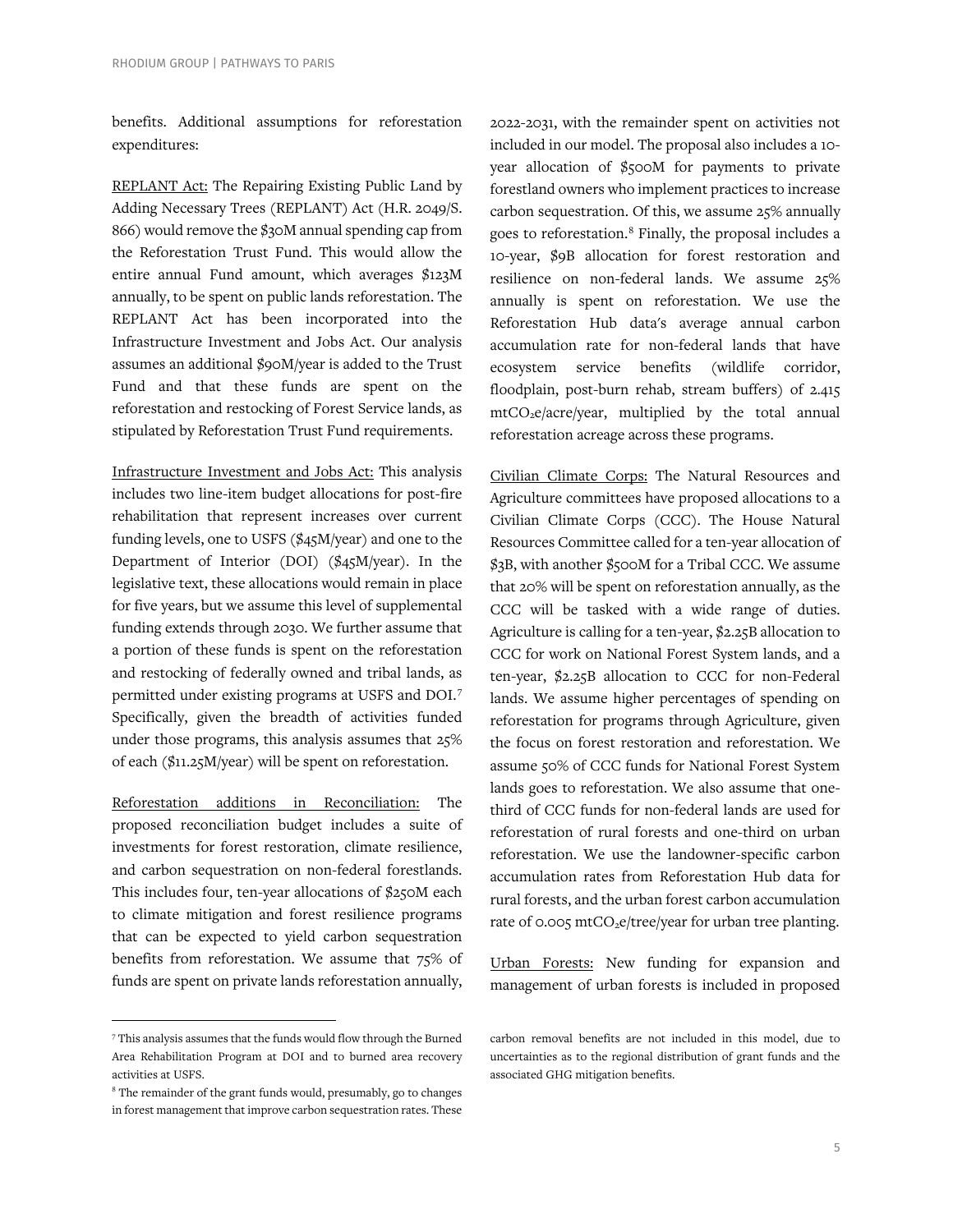legislation and other spending in the budget bills. The reconciliation bill includes a ten-year, \$3B allocation to expand urban tree investment. We assume that all these funds would go directly to urban afforestation at the rate of \$300M/year. The Infrastructure Investment and Jobs Act includes a new program, Healthy Streets, which would fund activities to reduce urban heat island (UHI) effects. The program is initially budgeted at \$100M for one year, but we assume here that the program and its funding extend, at that level, through 2030. Eligible activities include installing cool pavement and increasing urban tree canopy (i.e., tree planting and maintenance). We assume here that 40% of program funds are used for urban tree planting and maintenance. Our analysis only includes the carbon sequestration impact of trees planted, i.e., not the building energy efficiency gains that can be expected with strategically placed trees and other vegetation.

The Trees for Residential Energy and Economic Savings (TREES) Act (H.R. 3522/S. 1782) would establish a new funding source, managed by the Department of Energy in consultation with USDA and USFS, that plants trees to improve building energy efficiency and reduce UHI effects, particularly in communities of need and lowcanopy areas. The bill includes proposed appropriations of \$50M/year through 2026; we make the additional assumption that these funds extend through 2030. We assume here that 75% of funding is directed to tree planting. Again, our analysis includes only the carbon sequestration impact of trees planted.

#### Agricultural Conservation Practices

The costs and GHG mitigation impact of implementing conservation practices on agricultural lands draws on the literature, USDA program data, and expert opinion. This assessment looks at the impact of additional, beyond-baseline funding to four USDA programs proposed for the Reconciliation bill, as part of a broader, \$28B investment in climate-smart agriculture: the Environmental Quality Incentives Program (EQIP), the Conservation Stewardship Program (CSP), the Regional Conservation Partnership Program (RCPP), and a separate line-item for expanded use of cover crops. Annual allocations have been proposed for FY22- 26; our analysis assumes that FY26 spend levels are maintained through 2030.[9](#page-5-0) The proposal language prioritizes GHG mitigation and carbon sequestration. We assumed that funds will be spent on carbon removal through implementation of climate-smart agricultural practices related to land management. This approach is supported by major bills that have been proposed to reduce GHG emissions from agriculture and increase carbon sequestration on agricultural lands, forestlands, and coastal wetlands. The Agriculture Resilience Act (H.R. 2803/S. 1337) calls for transformational change in the agricultural sector, culminating in a 50% reduction net GHGs from 2010 levels by 2030 and net zero emissions by 2040. The Climate Stewardship Act (S. 1072/H.R. 2534) proposes to more than double funding for landowner incentive programs administered through the U.S. Department of Agriculture (USDA) and to direct that funding to climate-smart agriculture and forestry practices. This approach should be modified if the allocations ultimately support GHG reductions in the agriculture sector, such as methane mitigation.

This model treats grants via EQIP, CSP, and the proposed cover crops program as annual, practicebased payments: practices must be paid for with program funds each year, meaning acres do not accumulate carbon sequestration over time in this model. This is consistent with how EQIP and CSP are administered but may be conservative. Some producers continue to use land management and restoration practices once their USDA contract period ends, while others discontinue practices. The estimation approach also assumes that agricultural operators are converting from traditional (non-conservation) practices to conservation practices, consistent with USDA

<span id="page-5-0"></span><sup>9</sup> This analysis excludes proposed funding for agricultural and forestland conservation, although those activities are expected to result in avoided GHG emissions and ongoing carbon sequestration on those lands. Note that the assumption that program funds will

continue at their FY26 level through 2030 adds significant funds to these climate-smart agriculture programs. Therefore, this should not be misconstrued as an analysis of the bills before Congress.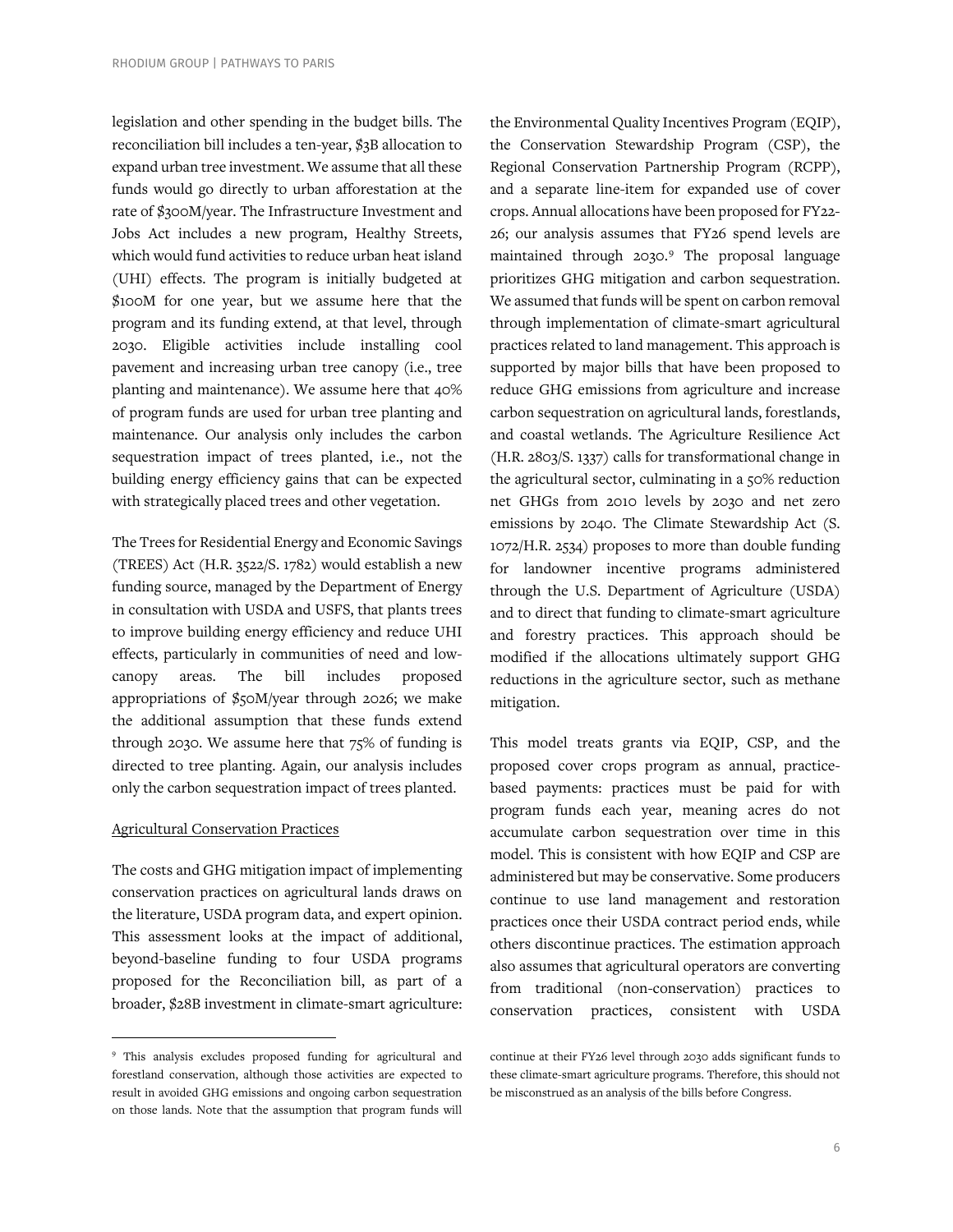estimations of GHG mitigation benefits from conservation practice implementation.

We treat the RCPP differently. We assume those allocations will support implementation of restoration projects that are, by design, durable over time (particularly within the relatively short-term window of 2022-2030). The RCPP has historically targeted restoration, as opposed to annual operational management. As with the programs focused on operational improvements for soil health, program design will impact expected carbon removal.

We assume that the allocation for both EQIP and CSP goes to farm, ranch, and forest land management activities that USDA has determined to have GHG mitigation benefits. This includes 30 practices, identified by their NRCS Conservation Practice Standard (CPS) numbers, plus biochar. This exclusive spending focus on climate-smart agriculture is a notable departure from current program spending but is written into the legislative proposals and is aligned with recent USDA prioritization of climate-smart agriculture for EQIP and other producer grant programs.<sup>[10](#page-6-0)</sup>

For EQIP and CSP, we assume that the proportion of funding used for grants to landowners and managers is consistent with EQIP's historical share of total program funding  $(73\%)$ .<sup>[11](#page-6-0)</sup> We assume the balance goes to technical assistance and program administration. Those activities are essential to program success and likely contribute to negative emissions but are excluded from the carbon removal quantification because it is difficult to tie expenditures to specific outcomes. The new funds are allocated to each CPS based on its percentage of historical adoption within that set. Historically, within the set of climate-smart practices, approximately 83% of funds have gone to the following eight CPS: cover crops (CPS 340), forage and biomass

planting (512), nutrient management (590), prescribed grazing (528), residue and tillage management (329), forest stand improvement (666), tree and shrub establishment (612), and conservation crop rotation (328). These practices result in approximately 90% of our model's carbon removal from EQIP and CSP investments. We use national average implementation costs of each CPS to determine acre-based implementation across practices. We estimated costs from USDA's 2021 state payment schedules (national implementation payment rates do not exist). Statelevel program implementation costs will vary from this national average. The national GHG mitigation rates are drawn from the literature and expert opinion and assume that operators are converting from traditional practices to conservation practices. These, too, will vary from downscaled results derived from USDA models such as COMET-Planner.

The approach to estimating GHG mitigation from use of cover crops is more straightforward. We assume a payment of \$25/acre, as stipulated in the legislative proposal, and assume that 100% of the annual allocation goes directly to implementation. We use the same carbon accumulation rate for the EQIP and CSP programs ( $o.5$  mtCO<sub>2</sub>e/acre/year). Note that a payment of \$25/acre is approximately half the average EQIP rate. This implies that this program will have to achieve major cost-efficiencies or target a segment of agricultural operators with below-average implementation costs.

The carbon removal estimate for the RCPP operates under the assumption that the proposed allocation is used to fund restoration-oriented carbon removal practices, namely, reforestation and restoration of grassland, riparian buffers, and other practices that are collectively labeled "conservation cover." We identified conservation cover practices from the suite of practices funded through the Conservation Reserve Program. We

<span id="page-6-0"></span><sup>&</sup>lt;sup>10</sup> US Department of Agriculture. Natural Resources Conservation Service. Environmental Quality and Incentives Program Pilots for 2021. Available online:

[https://www.nrcs.usda.gov/wps/portal/nrcs/main/national/programs/](https://www.nrcs.usda.gov/wps/portal/nrcs/main/national/programs/financial/eqip/) [financial/eqip/.](https://www.nrcs.usda.gov/wps/portal/nrcs/main/national/programs/financial/eqip/)

<sup>&</sup>lt;sup>11</sup> US Department of Agriculture. NRCS Conservation Programs Environmental Quality Incentives Program (EQIP). 24 February 2021. Available online:

[https://www.nrcs.usda.gov/Internet/NRCS\\_RCA/reports/fb08\\_cp\\_eqi](https://www.nrcs.usda.gov/Internet/NRCS_RCA/reports/fb08_cp_eqip.html) [p.html.](https://www.nrcs.usda.gov/Internet/NRCS_RCA/reports/fb08_cp_eqip.html)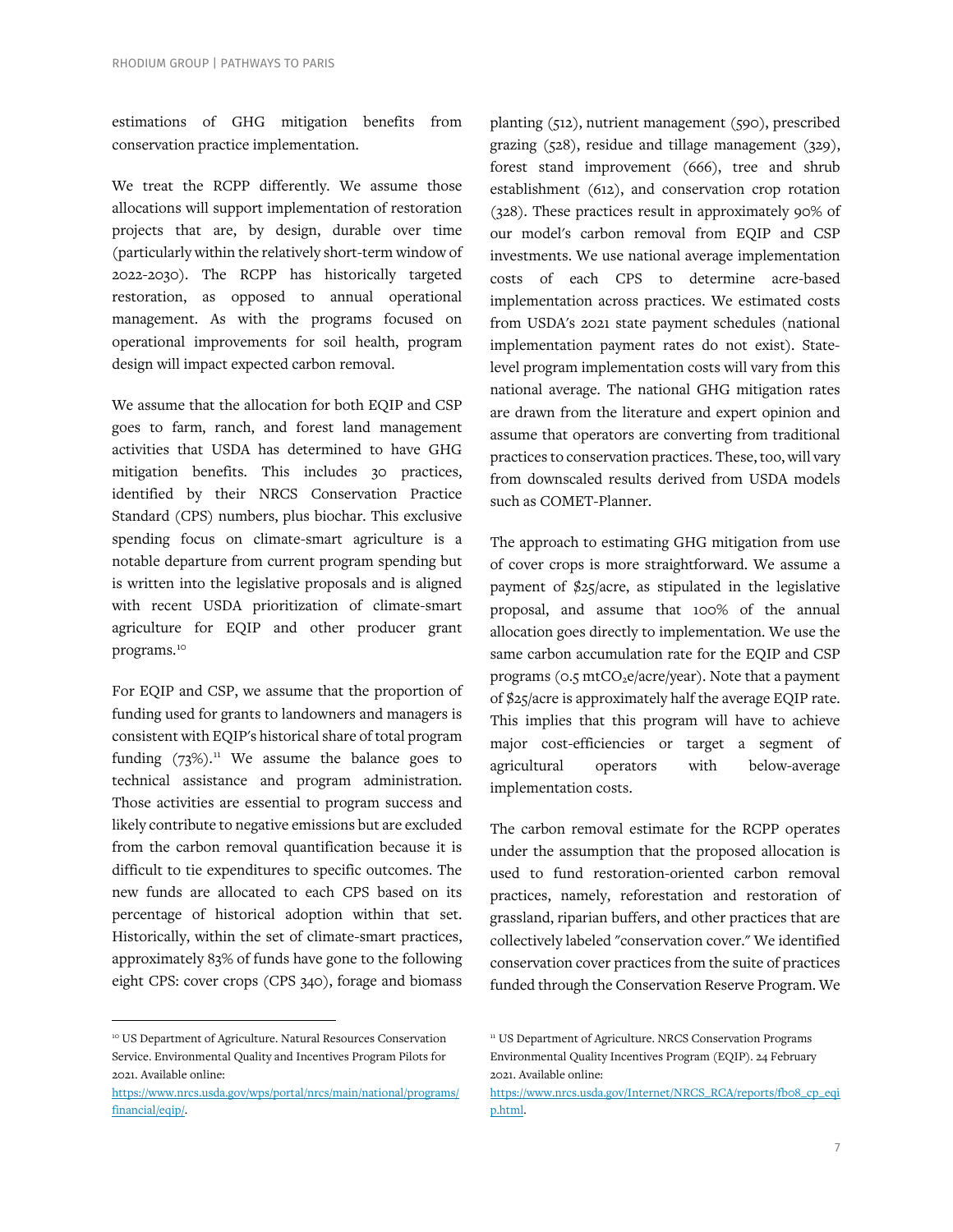assume that this program continues to fund multistakeholder project planning, such that two-thirds of annual funds go to implementation. As with EQIP and CSP, we model only funds spent on direct implementation. We further assume that 75% of implementation funds go to reforestation, and 25% go to restoration of conservation cover. We use the average annual carbon accumulation rate for reforestation on non-federal lands with ecosystem service benefits from Reforestation Hub data (2.4  $mtCO<sub>2</sub>e/acre/year$ ). We use the same annual average carbon mitigation coefficient as was used for EQIP's conservation cover practice for conservation cover (1.8  $mtCO<sub>2</sub>e/acre/year)$ . We assume that practices implemented in prior years, beginning in 2022, continue to generate carbon removal benefits in later years without additional payment. In other words, acrespecific carbon removal benefits to this program are cumulative and grow over time. We use the national average reforestation cost per acre of \$511/acre from Fargione *et al.* 2021 to estimate reforested acreage and the EQIP cost for conservation cover to estimate those acres implemented.

#### Executive action

Our executive action component assumes that the Biden administration uses its authority to direct a portion of Commodity Credit Corporation (CCC) discretionary funds to support implementation of climate-smart agriculture and forestry practices on private lands and that those expenditures continue through 2030. We estimate these investments to result

<span id="page-7-1"></span>Abbott, Chuck. Vilsack Says a Carbon Bank Fits Into USDA's Portfolio. Successful Farming. March 23, 2021. Available online: [https://www.agriculture.com/news/business/vilsack-says-a-carbon](https://www.agriculture.com/news/business/vilsack-says-a-carbon-bank-fits-into-usda-s-portfolio)[bank-fits-into-usda-s-portfolio;](https://www.agriculture.com/news/business/vilsack-says-a-carbon-bank-fits-into-usda-s-portfolio)

in a change to net flux of -177 MMT CO2e in 2030. The CCC funds activities and programs through congressional appropriations (e.g., Farm Bill appropriations to USDA), and its borrowing authority can also be used to fund administrative priorities that fit within the permitted uses of the funds.[12](#page-7-0) Using CCC to increase the scale of agricultural conservation programs is consistent with statements from the administration and is supported by a diverse and bipartisan set of key stakeholders. [13](#page-7-1) The USDA recently posted a Request for Information regarding a Climate Smart Agriculture and Forestry Program that would be developed under the CCC Charter Act of 1933, underscoring the possibility of using CCC to fund onthe-ground investments in GHG mitigation from forestry and agriculture. [14](#page-7-2)

This estimate assumes that the Biden administration directs the USDA to allocate \$1B to activities that deliver increased carbon sequestration on the landscape in 2022 and that spending ramps up \$1B/year through 2030. Discretionary use of CCC is capped at \$30 billion/year and ballooned in 2018-2020 relative to prior levels.<sup>[15](#page-7-3)</sup> These funds could be spent through existing USDA grant programs that generate carbon sequestration, such as EQIP. Funds could also be spent as loans, price support, price guarantees, or any other financial incentive or support within the scope of CCC to increase cost-effectiveness and have the largest possible impact. This approach could be considered a proxy for the federal "carbon bank" concept that is the subject of much interest and speculation. The recent Request for Information suggests that USDA is taking a

<sup>15</sup> Stubbs 2021

<span id="page-7-0"></span><sup>&</sup>lt;sup>12</sup> Stubbs, Megan. The Commodity Credit Corporation (CCC). Congressional Research Service. R44606. Updated 14 January 2021. <sup>13</sup> Climate 21 Project: USDA Recommendations. November 2020. Available online[: https://climate21.org/;](https://climate21.org/)

Food and Agriculture Climate Alliance Joint Policy Recommendations (2021). Available online: [https://agclimatealliance.com/.](https://agclimatealliance.com/) 

<span id="page-7-3"></span><span id="page-7-2"></span><sup>&</sup>lt;sup>14</sup> Bipartisan Policy Center. Natural Carbon Solutions in US Farms and Forests: Building a Policy Agenda for Congressional Action. July 30, 2020. Available online:

[https://bipartisanpolicy.org/report/natural-carbon-solutions-in-u-s](https://bipartisanpolicy.org/report/natural-carbon-solutions-in-u-s-farms-and-forests-building-a-policy-agenda-for-congressional-action/)[farms-and-forests-building-a-policy-agenda-for-congressional](https://bipartisanpolicy.org/report/natural-carbon-solutions-in-u-s-farms-and-forests-building-a-policy-agenda-for-congressional-action/)[action/.](https://bipartisanpolicy.org/report/natural-carbon-solutions-in-u-s-farms-and-forests-building-a-policy-agenda-for-congressional-action/)

Agree Climate Food + Ag Dialogue. USDA National Climate Bank - Concept Note. Available online: [https://climatefoodag.org/usda](https://climatefoodag.org/usda-national-climate-bank/)[national-climate-bank/;](https://climatefoodag.org/usda-national-climate-bank/) US Department of Agriculture. Notice for Public Comment: Climate-Smart Agriculture and Forestry Partnership Program. Federal Register No. 2021-21368. Posted Sep. 30, 2021. Available online:

https://www.regulations.gov/document/USDA-2021-0010-0001.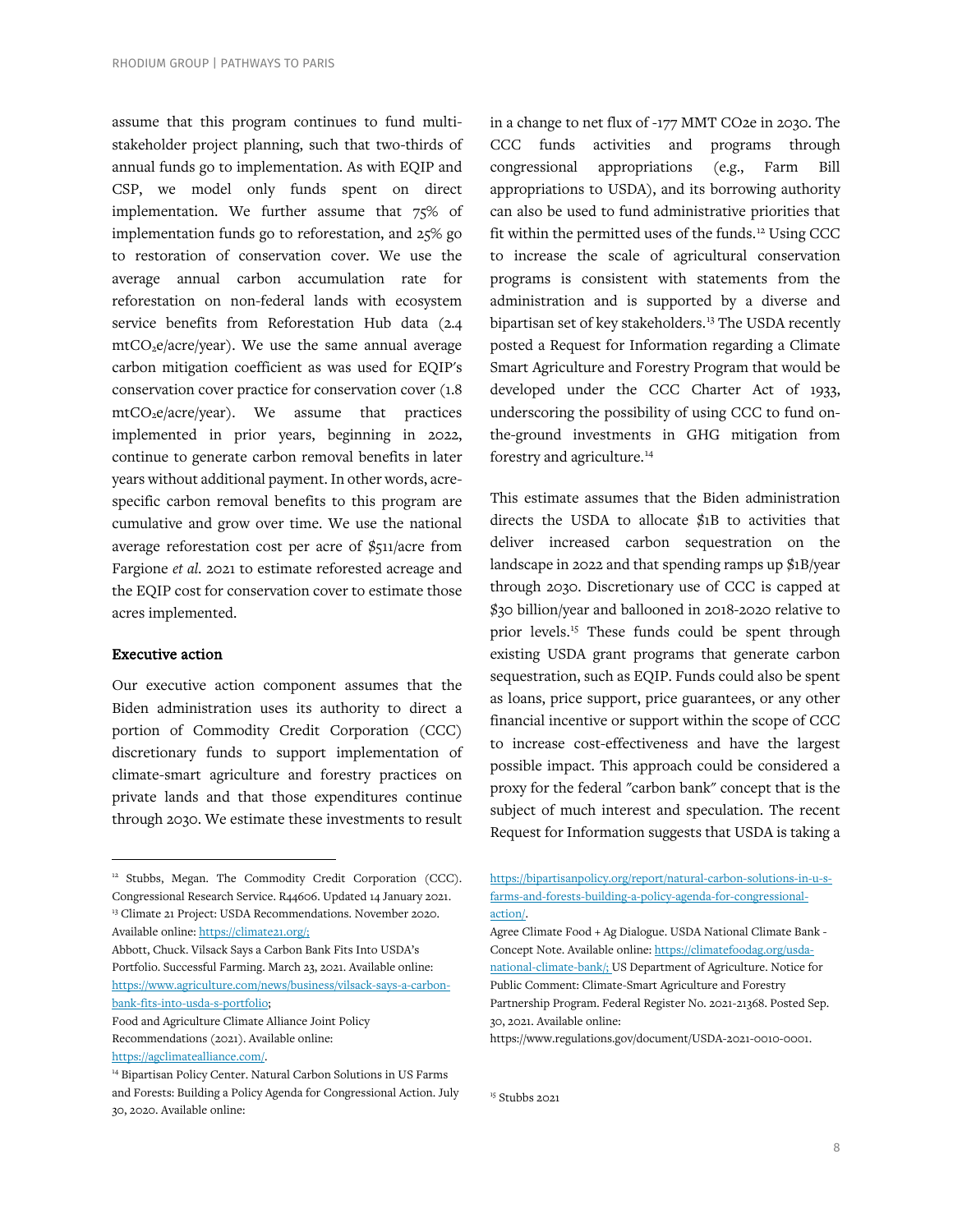broad view of possibilities in this space and that GHG benefits will be tied to agricultural and forestry products. We assume that the CCC's enabling statute will constrain USDA's flexibility in program design.

This estimate assumes that USDA can facilitate carbon removal at an average cost of \$51/Mt CO2e. This average cost is equivalent to the U.S. social cost of carbon and leaves no shortage of available carbon sequestration, based on national opportunity estimates at varying marginal abatement costs.[16](#page-8-0) Additional GHG reduction opportunities exist in the agriculture sector, such as methane and nitrous oxide emissions reductions. These are not included in this estimate, which focuses on carbon removal instead of GHG emission reduction, but underscores that opportunities for GHG mitigation in agriculture are vast. The source of increased carbon sequestration, i.e., whether it comes from agricultural and working forest land conservation, implementation of conservation practices on agricultural lands, afforestation, habitat restoration on agricultural lands, or improved forest management, depends on how USDA chooses to administer the funds. Nevertheless,

peer-reviewed natural climate solutions opportunity sets indicate that this level of activity is well within ecological bounds.[17](#page-8-1) An annual budget of \$1B and an assumed cost of \$51/mt CO2e would result in approximately 19.6 million mtCO2e of GHG mitigation each year (assuming each ton is paid for each year, in line with the assumptions used for EQIP and CSP). This is approximately 4.3% of the agricultural land management and reforestation opportunities identified in the literature, [18](#page-8-2) and there are additional emission reduction opportunities from grassland and working forest conservation. These studies indicate that significant proportions of the total possible GHG mitigation could be purchased at costs below \$51/ton, suggesting that there are opportunities to improve costeffectiveness through program design and administration.

Griscom, B. *et. al.* Natural Climate Solutions. Proceedings of the National Academy of Sciences. 114 (44) 11645-11650. 16 October 2017. <sup>18</sup> Using 221 mt CO2e/yr available at \$50/ton from Cook-Patton and 232 mt CO2e/yr available at \$50/ton from the Nature4Climate US State Mapper (data from Griscom *et. al.* 2017 and Fargione *et. al.* 2018) across the following mitigation pathways: grassland restoration, alley cropping, cover crops, cropland nutrient management, improved manure management, and improved rice cultivation.

<span id="page-8-0"></span><sup>&</sup>lt;sup>16</sup> Fargione, J. *et. al.* Natural climate solutions for the United States. Science Advances Vol 4, No. 11. 14 November 2018.

<span id="page-8-2"></span>Cook-Patton, S. *et. al.* Lower cost and more feasible options to restore forest cover in the contiguous United States for climate mitigation. One Earth 3, 739-752. 18 December 2020. <sup>17</sup> *Ibid.*

<span id="page-8-1"></span>Wade, C. *et. al.* "Projecting the Impact of Socioeconomic and Policy Factors on Greenhouse Gas Emissions and Carbon Sequestration in US Forestry and Agriculture." In press.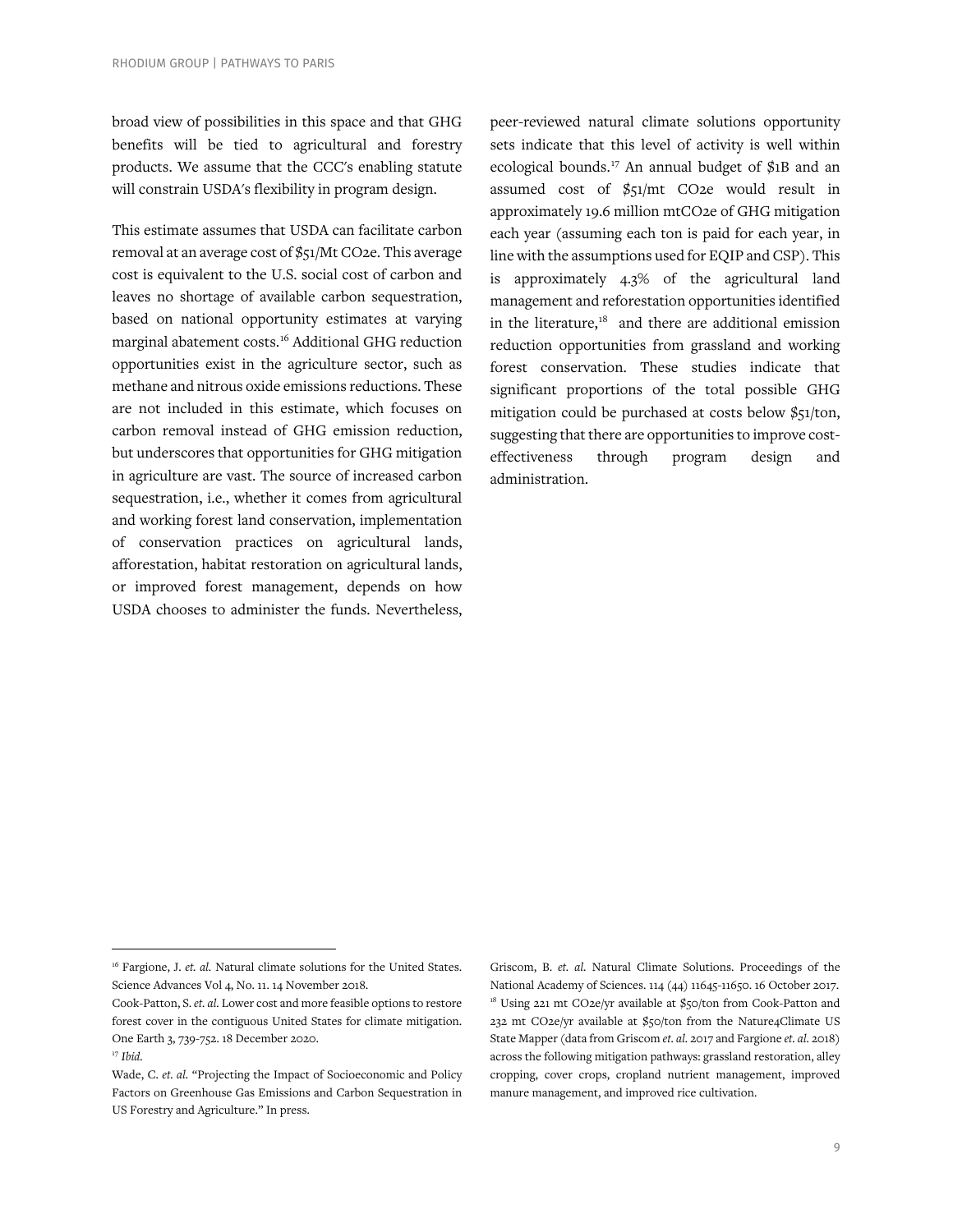# TABLE 1

# Congressional policies in the joint action scenario

| <b>Policy</b>                           | <b>Target Sector</b>           | <b>Description</b>                                                                                                                                                                                                                                                                                                                                                                                                                                                                       |
|-----------------------------------------|--------------------------------|------------------------------------------------------------------------------------------------------------------------------------------------------------------------------------------------------------------------------------------------------------------------------------------------------------------------------------------------------------------------------------------------------------------------------------------------------------------------------------------|
| Clean electricity tax<br>credits        | Electric power                 | \$25/MWh or 30% ITC base credit values available to all new renewable<br>$\bullet$<br>technologies.<br>Must commence construction by 2034, with credit phasedowns<br>$\bullet$<br>beginning in 2032.<br>Bonus credit provides a 10% increase in the PTC value or an extra 10%<br>٠<br>to the ITC for technologies that meet domestic content requirements.<br>Direct pay is available for all projects that take tax credits<br>٠                                                        |
| Nuclear support                         | Electric power                 | \$6 billion provided for FY22-26 for a civil nuclear credit program,<br>$\bullet$<br>through which nuclear plants bid to receive credits from DOE plants at<br>risk of retirement<br>Up to \$15/MWh provided for existing nuclear plants through 2031 via a<br>$\bullet$<br>new nuclear power production tax credit (45W)                                                                                                                                                                |
| Rural cooperative<br>incentives         | Electric power                 | Rural Utility Service loan forgiveness incents the retirement of all<br>٠<br>remaining coal plants owned by electric coops by 2025.                                                                                                                                                                                                                                                                                                                                                      |
| Carbon capture tax<br>credits           | Electric power<br>and industry | \$85 per ton of CO2 captured and sequestered via geologic storage<br>$\bullet$<br>\$35 per ton of CO2 captured and used in enhanced oil recovery<br>$\bullet$<br>No absolute or percentage minimum capture thresholds<br>$\bullet$<br>Credit extended through 2031<br>$\bullet$<br>Direct air capture receives \$180 per ton of CO2 captured and<br>$\bullet$<br>sequestered via geologic storage                                                                                        |
| CCS demonstration<br>and pilot projects | Power and<br>Industry          | \$3.5 billion in funding for carbon capture demonstration and pilot<br>٠<br>projects                                                                                                                                                                                                                                                                                                                                                                                                     |
| <b>EV tax credits</b>                   | Transportation                 | \$4,000 base credit plus \$3,500 battery capacity credit assumed for all<br>$\bullet$<br><b>EVs</b><br>\$4,500 available credit for domestic final assembly and production in a<br>$\bullet$<br>facility operating with a collective bargaining agreement. Requirement<br>for domestic final assembly to claim the credit after 2026<br>\$500 bonus credit for at least 50% domestic content<br>$\bullet$<br>No manufacturer cap<br>$\bullet$<br>Credit expires after 2031.<br>$\bullet$ |
| EV charging<br>infrastructure           | Transportation                 | \$7.5 billion in grants for EV charging infrastructure<br>$\bullet$                                                                                                                                                                                                                                                                                                                                                                                                                      |
| Clean fuels tax credit                  | Transportation                 | $\bullet$<br>Existing biodiesel, renewable diesel, and alternative fuels tax credit<br>extended through 2031.<br>\$1.25/gallon of gasoline equivalent (gge) base sustainable aviation fuel<br>$\bullet$<br>credit plus up to another \$0.50/gge in bonus credits for lifecycle GHG<br>reductions over conventional jet fuel                                                                                                                                                              |
| Clean hydrogen<br>production tax credit | Transportation<br>and industry | Up to \$3/kg, scaled based on lifecycle GHG intensity, for production of<br>٠<br>clean hydrogen.<br>Available for up to 10 years after online date. Credit expires after 2028.<br>A facility cannot receive the H2 PTC and a payout under 45Q.<br>٠                                                                                                                                                                                                                                      |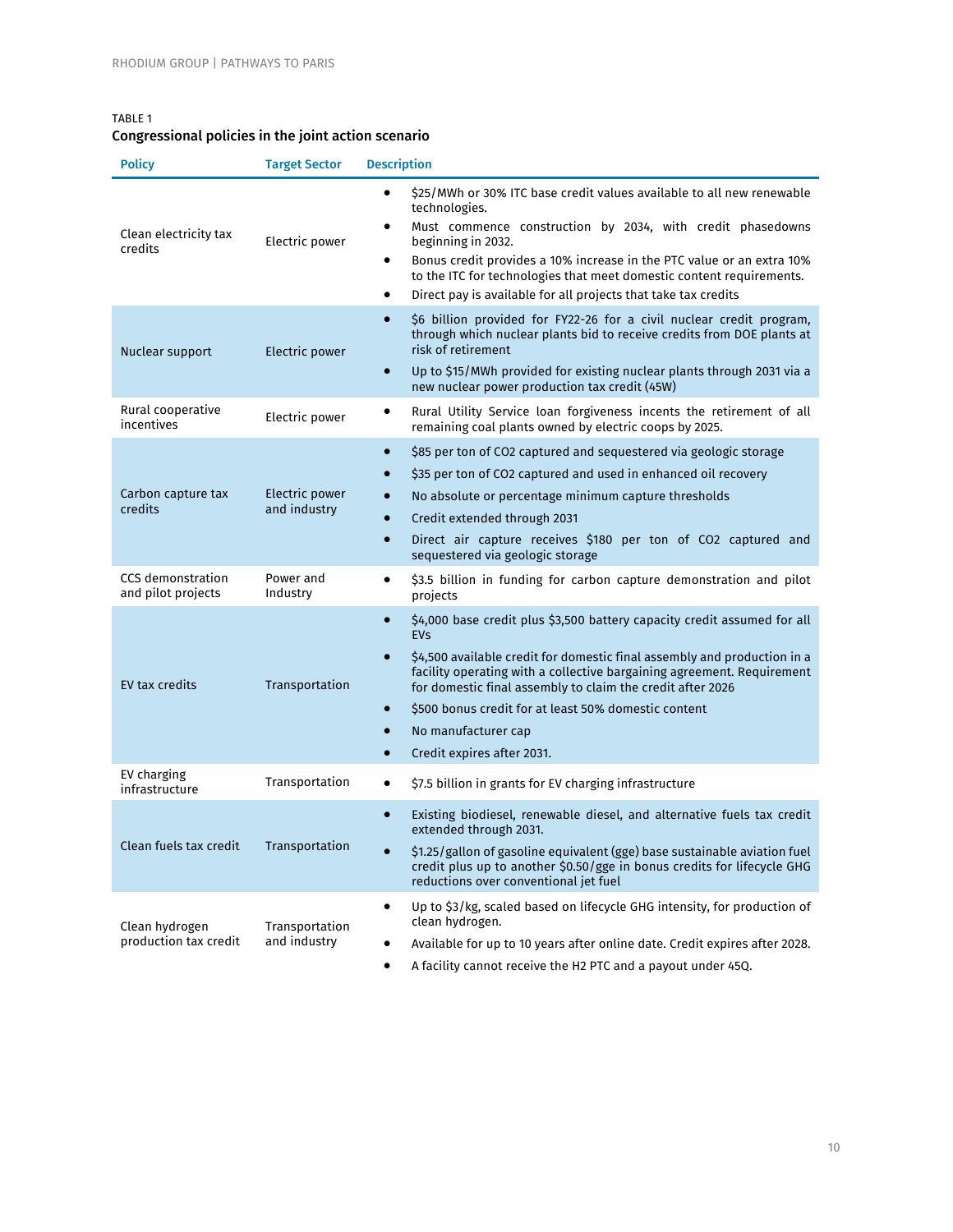| Programmatic<br>efficiency spending in<br>the infrastructure bill | <b>Buildings</b> | \$3.5 billion in funding in FY22 for WAP<br>$\bullet$                                                                                                                                   |
|-------------------------------------------------------------------|------------------|-----------------------------------------------------------------------------------------------------------------------------------------------------------------------------------------|
|                                                                   |                  | \$550 million in funding for a new EECBG<br>$\bullet$                                                                                                                                   |
|                                                                   |                  | \$500 million total in funding for SEP over FY22-FY26<br>$\bullet$                                                                                                                      |
| Building efficiency tax<br>credits                                |                  | Non-business energy property credit (25C) expands to a 30% ITC with<br>$\bullet$<br>an annual limit of \$1,200.                                                                         |
|                                                                   | <b>Buildings</b> | Residential energy efficient property credit (25D, for residential PV and<br>$\bullet$<br>other distributed renewables) is extended through 2034, with a<br>phaseout beginning in 2032. |
|                                                                   |                  | New energy efficiency home credit (45L) is extended through 2031 and<br>$\bullet$<br>levels are increased:                                                                              |
|                                                                   |                  | \$2,500 credit for homes built to Energy Star Residential New<br>$\Omega$<br><b>Construction specs</b>                                                                                  |
|                                                                   |                  | \$5,000 credit for homes built to Zero Energy Ready Homes<br>$\circ$<br>specs                                                                                                           |
| Electrification and<br>efficiency grants                          | <b>Buildings</b> | \$8.5 billion for performance-based whole-home energy rebates,<br>$\bullet$<br>prioritized for electrification                                                                          |
|                                                                   |                  | \$3.5 billion for high-efficiency electric home rebates<br>$\bullet$                                                                                                                    |
| Orphaned mine and<br>well remediation                             | Industry         | \$11.3 billion for the Abandoned Mine Reclamation Fund to remediate<br>$\bullet$<br>abandoned coal mines.                                                                               |
|                                                                   |                  | \$4.3 billion in grants to states for orphaned oil and gas well site<br>$\bullet$<br>remediation, plus \$250 million in federal spending on federal and tribal<br>lands.                |
|                                                                   |                  | Policy (total spending increase over nine years, as modeled):                                                                                                                           |
|                                                                   |                  | Reforestation via REPLANT Act (\$810 million)<br>$\bullet$                                                                                                                              |
|                                                                   |                  | Reforestation in Infrastructure Investment and Jobs Act (\$203 million)<br>$\bullet$                                                                                                    |
| Increased federal<br>funding for natural<br>climate solutions     |                  | Restoration and reforestation on non-federal lands via reconciliation<br>$\bullet$<br>(52.4 billion)                                                                                    |
|                                                                   | Carbon           | Rural Reforestation via Civilian Climate Corps (\$2.3 billion)<br>٠                                                                                                                     |
|                                                                   | removal          | Urban Reforestation via CCC, TREES Act, Healthy Streets (\$4.0 billion)<br>$\bullet$                                                                                                    |
|                                                                   |                  | Agricultural conservation practices via Environmental Quality<br>$\bullet$<br>Incentives Program (EQIP) and Conservation Stewardship Program<br>(CSP) (\$24 billion)                    |
|                                                                   |                  | Agricultural conservation, restoration practices via<br>Regional<br>$\bullet$<br>Conservation Partnership Program (RCPP) (\$15.2 billion)                                               |
|                                                                   |                  | Direct payment for cover crops (\$9 billion)<br>$\bullet$                                                                                                                               |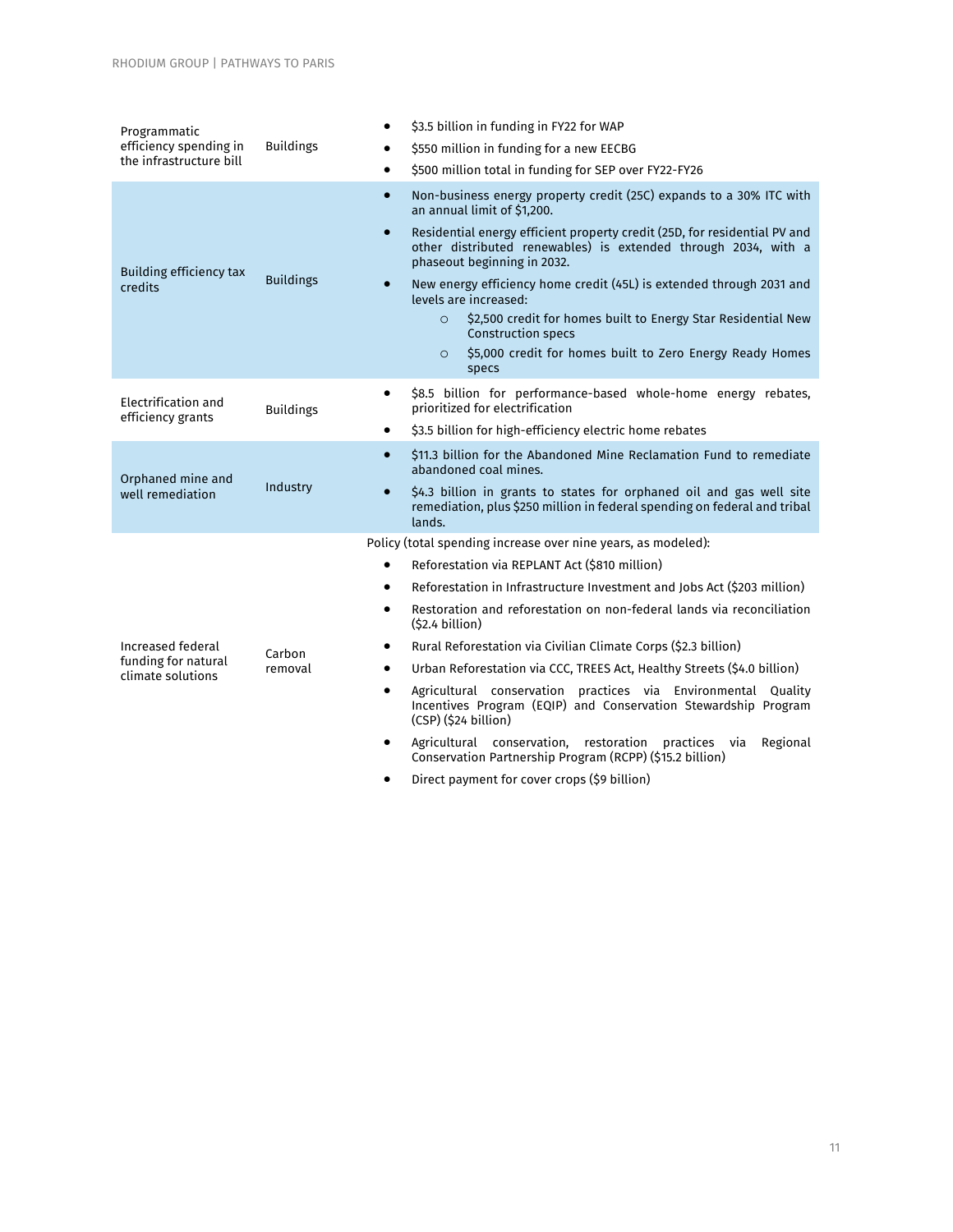### TABLE 2 Executive branch actions in the joint action scenario

| <b>Policy</b>                                                                                   | <b>Target Sector</b>             | <b>Description</b>                                                                                                                                                                                                                                                                                                                                                                                                                                                                        |
|-------------------------------------------------------------------------------------------------|----------------------------------|-------------------------------------------------------------------------------------------------------------------------------------------------------------------------------------------------------------------------------------------------------------------------------------------------------------------------------------------------------------------------------------------------------------------------------------------------------------------------------------------|
| <b>New Source</b><br>Performance<br>Standards (NSPS) for<br>electric generating<br>units (EGUs) | Electric power                   | No new fossil generators may be built in the US without meeting a CO2<br>emission rate equal to a 90% carbon capture rate starting in 2022.                                                                                                                                                                                                                                                                                                                                               |
| <b>Existing Source</b><br>Performance<br>Standards (ESPS) for<br>EGUS                           | Electric power                   | EPA adopts ESPS for CO <sub>2</sub> from all fossil fuel-fired power plants not<br>$\bullet$<br>subject to NSPS, with binding reduction requirements starting in 2026<br>Applies the same methodology as the original CPP to generate<br>emissions constraints, but using up-to-date input data. State plan<br>compliance is assumed to be effective in 2026. Assumes all state plans<br>are mass-based, decline steadily on an annual basis and provide for<br>interstate credit trading |
| LDV GHG standards                                                                               | Transportation                   | New fuel economy standards take effect in 2023, declining linearly to a<br>$\bullet$<br>90 g/mi target in 2030 for all new LDVs inclusive of off-cycle and A/C<br>efficiency credits.                                                                                                                                                                                                                                                                                                     |
| <b>MDV &amp; HDV GHG</b><br>standards                                                           | Transportation                   | New emissions standards for all new medium and heavy-duty vehicles<br>$\bullet$<br>that require a 50% faster annual improvement in new vehicle emissions<br>rates than current standards, starting in 2028                                                                                                                                                                                                                                                                                |
| NSPS for industrial<br>sources                                                                  | Industry                         | EPA promulgates new source performance standards requiring 90%<br>$\bullet$<br>capture (or equivalent emission rate reductions) for facility-wide<br>emissions for new chemical manufacturing facilities, liquified natural<br>gas (LNG) import/export terminals, and refineries. These regulations<br>come into effect in 2023-2024.                                                                                                                                                     |
| <b>ESPS</b> for industrial<br>sources                                                           | Industry                         | EPA promulgates existing source performance standards requiring<br>$\bullet$<br>emission reductions in line with the installation of carbon capture<br>equipment on fluid catalytic crackers at most refineries, at ethylene<br>oxide and methanol production facilities, and at existing LNG<br>import/export terminals.                                                                                                                                                                 |
| <b>ESPS</b> for methane<br>from oil and gas<br>production                                       | Industry                         | EPA adopts an ESPS on oil and gas production, processing,<br>$\bullet$<br>transmission, and distribution facilities not subject to the reinstated<br>NSPS requiring frequent leak detection and repair, replacement of gas-<br>driven pneumatic equipment, and other technology and operational<br>changes. This policy is based on work from the Clean Air Task Force.                                                                                                                   |
| Minimum equipment<br>performance<br>standards                                                   | <b>Buildings and</b><br>industry | DOE exercises Energy Policy and Conservation Act (as amended)<br>$\bullet$<br>authorities to adopt ambitious but achievable minimum efficiency<br>standards for covered equipment by meeting statutory deadlines and<br>prioritizing emissions reductions.                                                                                                                                                                                                                                |
| Climate-smart<br>agriculture and<br>forestry practices on<br>private lands                      | Carbon<br>removal                | The Biden administration uses its authority to direct a portion of<br>٠<br>Commodity Credit Corporation (CCC) discretionary funds to support<br>implementation of climate-smart agriculture and forestry practices on<br>private lands, reaching \$9 billion in expenditures per year by 2030.                                                                                                                                                                                            |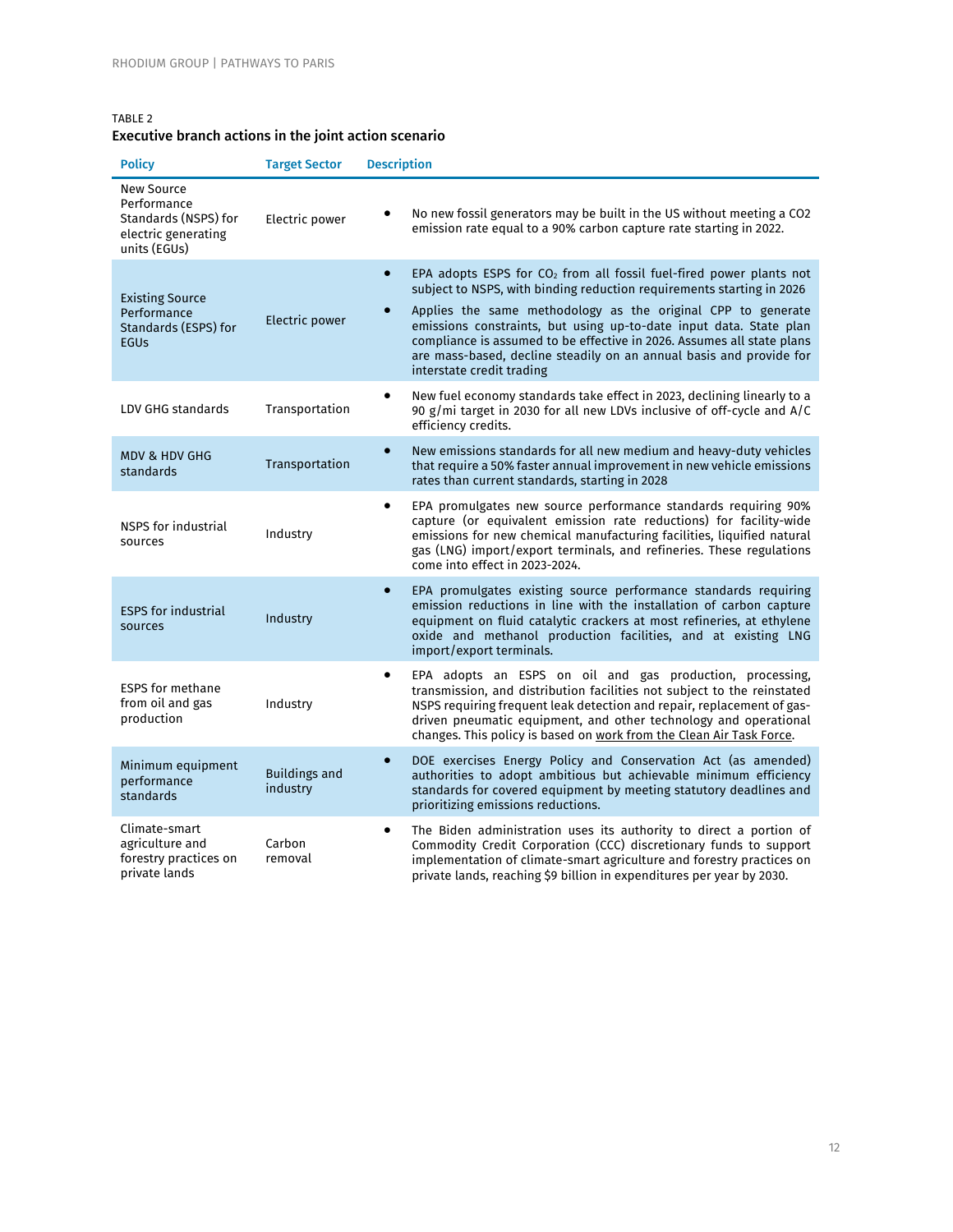# TABLE 3

# Subnational policies in the joint action scenario

| <b>Policy</b>                        | <b>Target Sector</b>     | <b>Description</b>                                                                                                                                                                      |
|--------------------------------------|--------------------------|-----------------------------------------------------------------------------------------------------------------------------------------------------------------------------------------|
| Clean electricity<br>standards (CES) | Electric power           | Leadership states (defined as members of the US Climate Alliance)<br>$\bullet$<br>establish or accelerate 100% clean electricity standards, reaching<br>that target by 2035.            |
| Utility clean power<br>targets       | Electric power           | Utilities with 100% clean energy targets accelerate target date of<br>$\bullet$<br>achievement to 2035.                                                                                 |
| LDV ZEV Mandate                      | Transportation           | Leadership states require 100% zero emission light-duty vehicle<br>$\bullet$<br>sales by 2035.                                                                                          |
| MDV/HDV ZEV<br>Mandate               | Transportation           | Leadership states require 100% zero emission medium-and heavy-<br>duty vehicle sales by 2045                                                                                            |
| Low-carbon fuel<br>standards (LCFS)  | Transportation           | Leadership states adopt low carbon fuel standards that reducing<br>$\bullet$<br>carbon intensity of liquid fuels in the LDV sector by 20% over<br>today's levels by 2030.               |
| VMT management                       | Transportation           | Leadership states prioritize new congressional transportation<br>$\bullet$<br>infrastructure funding from the infrastructure bill explicitly toward<br>reducing vehicle miles traveled. |
| Methane abatement                    | Agriculture<br>and waste | Leadership states establish and achieve targets that reduce<br>$\bullet$<br>agricultural and waste methane by 40% from 2013 levels by 2030.                                             |
| N <sub>2</sub> O abatement           | Agriculture<br>and waste | Leadership states reduce $N_2O$ via changes to crop management<br>$\bullet$<br>practices                                                                                                |
| <b>EERS</b>                          | <b>Buildings</b>         | Leadership states adopt and/or strengthen energy efficiency<br>$\bullet$<br>resource standards (EERS) to achieve 2.5% electricity savings and<br>1.25% natural gas savings annually.    |